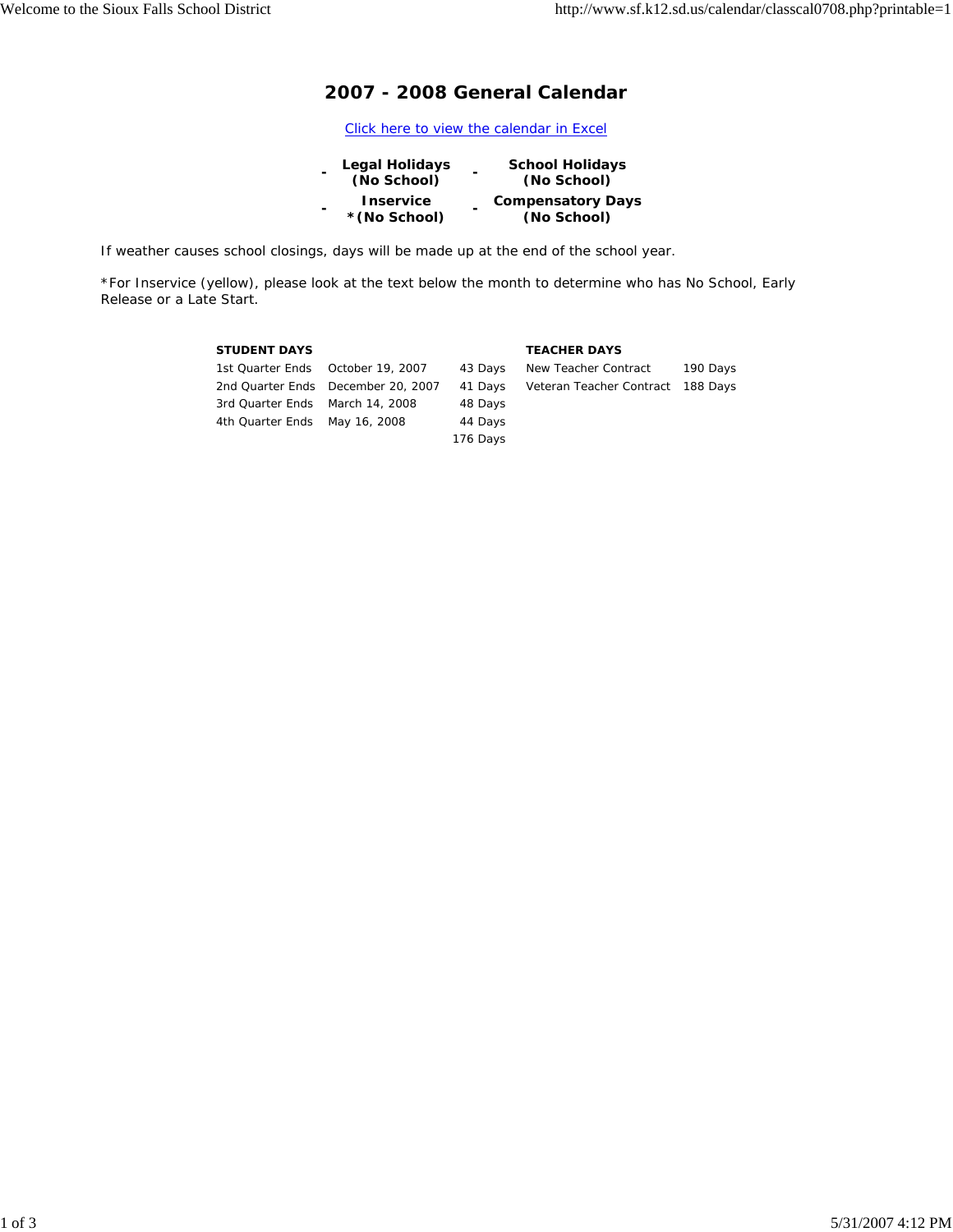|            |    |    | 2  | з  |  |
|------------|----|----|----|----|--|
| 6          | 7  | 8  | 9  | 10 |  |
| 13         | 14 | 15 | 16 | 17 |  |
| <u> 20</u> | 21 | 22 | 23 | 24 |  |
| 27         | 28 | 29 | 30 | 31 |  |

August 13: First Day for New Staff

August 15: First Day for Veteran Staff

August 15: Elem Open House (Gr K-5)

August 15: HS Parent Student Teacher Session (Gr 9 only)

August 17: MS & HS Staff off duty

August 16, 20: MS Parent Student Teacher Session (Gr

### 6, 7, & 8) *August 20: First Day for Students*

August 21: HS Parent Student Teacher Session (Gr 10, 11, & 12)

August 31: Compensatory Day - No School

| 1        | 2  | 3  | 4  | 5  |
|----------|----|----|----|----|
| <u>8</u> | 9  | 10 | 11 | 12 |
| 15       | 16 | 17 | 18 | 19 |
| 22       | 23 | 24 | 25 | 26 |
| 29       | 30 | 31 |    |    |

October 8: Native American Day - No School November 9: No Classes (ES & MS)

## December 2007

|        |  | 3 4 5 6 7                |  |  | $\frac{1}{2}$ $\frac{2}{3}$ $\frac{3}{4}$ |  |
|--------|--|--------------------------|--|--|-------------------------------------------|--|
|        |  | 10 11 12 13 14           |  |  | 7 8 9 10 11                               |  |
|        |  | 17  18  19  20 <u>21</u> |  |  | 14  15  16  17  18                        |  |
|        |  | <u>24 25 26 27 28</u>    |  |  | 21 22 23 24 25                            |  |
| $\sim$ |  |                          |  |  | $\sim$ $\sim$ $\sim$ $\sim$ $\sim$        |  |

December 21: Teacher Work Day - No School December 24 - January 2: Holiday Break - No School

## **February 2008**

|  |                          |  |    | 3 4 5 6 7          |     |
|--|--------------------------|--|----|--------------------|-----|
|  | 4 5 6 7 8                |  |    | 10 11 12 13 14     |     |
|  | 11  12 <u>13  14  15</u> |  |    | 17  18  19  20  21 |     |
|  | 18 19 20 21 22           |  |    | 24 25 26 27        | -28 |
|  | 25 26 27 28 29           |  | 31 |                    |     |

February 7, 11, 12, 13: Parent/Teacher Conference (ES/MS)

February 11, 12: Parent/Teacher Conference (HS)

February 13: No Classes (ES & MS)

February 13: High School-Early Dismissal (School Day

7:30 AM to 12:30 PM)

February 14, 15, 18: President's Day Break

## **April 2008 May 2008**

**August 2007 September 2007**

|  | 6 7 8 9 10               |  |  | $\frac{3}{2}$ 4 5 6 7 |  |
|--|--------------------------|--|--|-----------------------|--|
|  | 13  14  15  16  17       |  |  | 10  11  12  13  14    |  |
|  | 20 21 22 23 24           |  |  | 17  18  19  20  21    |  |
|  | 27  28  29  30 <u>31</u> |  |  | 24  25  26  27  28    |  |

September 3: Labor Day - No School

### **October 2007 November 2007**

| $1 \quad 2 \quad 3 \quad 4 \quad 5$ |  |  |  | $1 \quad 2$    |  |
|-------------------------------------|--|--|--|----------------|--|
| <u>8</u> 9 10 11 12                 |  |  |  | 5 6 7 8 9      |  |
| 15 16 17 18 19                      |  |  |  | 12 13 14 15 16 |  |
| 22 23 24 25 26                      |  |  |  | 19 20 21 22 23 |  |
| 29 30 31                            |  |  |  | 26 27 28 29 30 |  |

November 9: High School-Early Dismissal (School Day 7:30 AM to 12:30 PM)

November 1, 5, 8, 9: Parent/Teacher Conference (ES/MS)

November 12: Veteran's Day (Observed) - No School November 8, 13, 15: Parent/Teacher Conference (HS)

November 21: Compensatory Day - No School November 22-23: Thanksgiving Break - No School

|           | December 2007 |         |    |    | January 2008 |    |               |                         |    |
|-----------|---------------|---------|----|----|--------------|----|---------------|-------------------------|----|
| 3         | 4             | 5.      | 6  |    |              |    | $\frac{2}{3}$ | $\overline{\mathbf{3}}$ | -4 |
| 10        | 11            | $12 \,$ | 13 | 14 | $\mathbf{z}$ | -8 | 9             | 10                      | 11 |
| 17        | 18            | 19      | 20 | 21 | 14           | 15 | 16            | 17                      | 18 |
| <u>24</u> | 25            | 26      | 27 | 28 | 21           | 22 | 23            | 24                      | 25 |
| <u>31</u> |               |         |    |    | 28           | 29 | 30            | 31                      |    |

January 21: Martin Luther King, Jr. Day - No School

|            | February 2008 |    | $-$ |    |    | <b>March 2008</b> |         |    |    |  |  |
|------------|---------------|----|-----|----|----|-------------------|---------|----|----|--|--|
|            |               |    |     | 1  | 3  | 4                 | 5.      | 6  |    |  |  |
| 4          | 5.            | 6  | 7   | 8  | 10 | 11                | $12 \,$ | 13 | 14 |  |  |
| $\vert$ 1  | 12            | 13 | 14  | 15 | 17 | 18                | 19      | 20 | 21 |  |  |
| <u> 18</u> | 19            | 20 | 21  | 22 | 24 | 25                | 26      | 27 | 28 |  |  |
| 25         | 26            | 27 | 28  | 29 | 31 |                   |         |    |    |  |  |

March 21: Spring Break - No School

March 24: Compensatory Day - No School